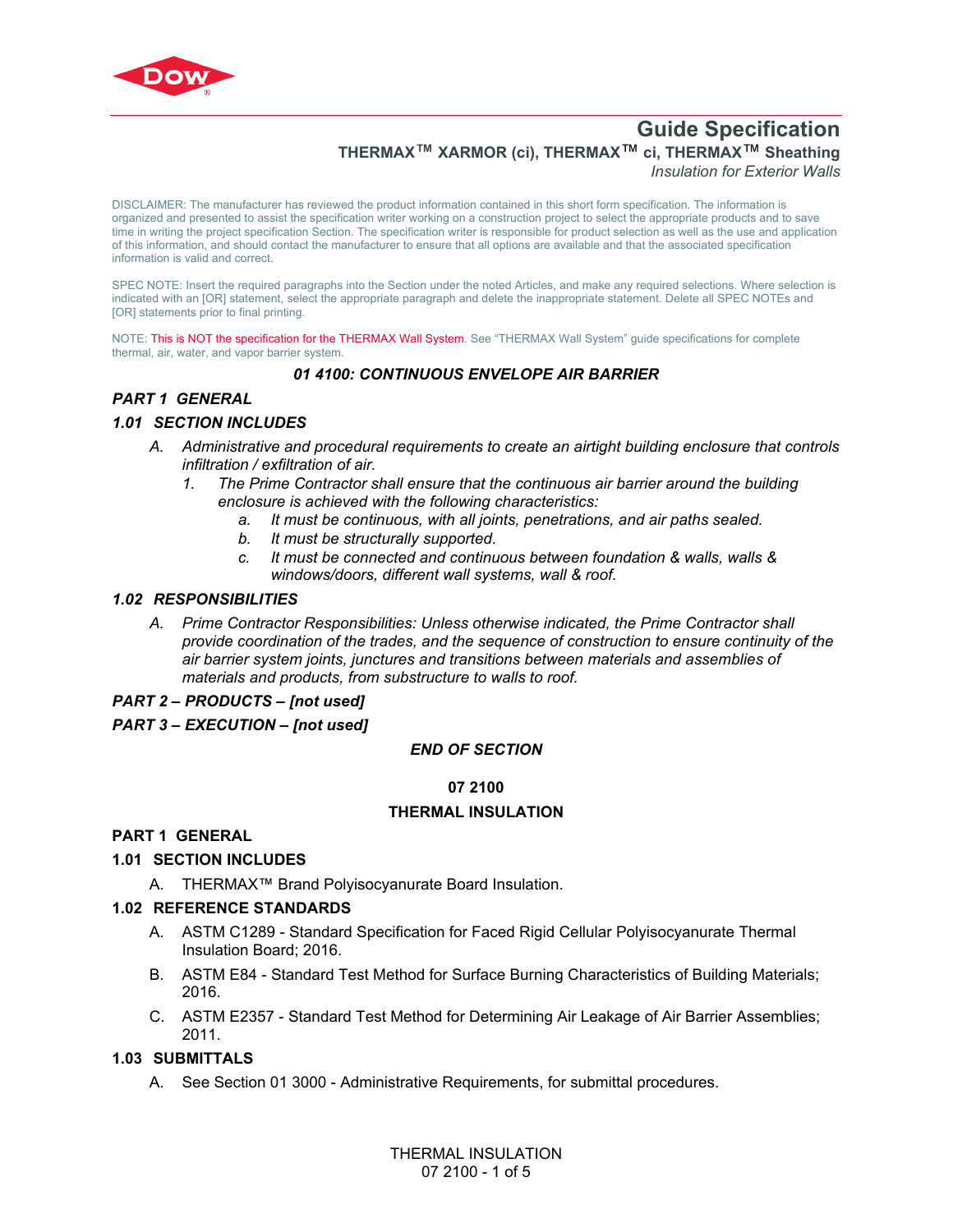

# **Guide Specification**

**THERMAX™ XARMOR (ci), THERMAX**™ **ci, THERMAX**™ **Sheathing**  *Insulation for Exterior Walls*

- B. Product Data: Provide data on product characteristics, performance criteria, and product limitations.
- C. Warranty: Provide Manufacturer's Limited Thermal Warranty for polyisocyanurate insulation.
- D. NFPA 285 Compliance: Submit third party documentation showing wall assembly compliance with NFPA 285.

## **1.04 QUALITY ASSURANCE**

A. Source Limitations: Obtain exterior building insulation through one source from a single manufacturer.

## **1.05 FIELD CONDITIONS**

A. Application Temperatures: Comply with Manufacturer's recommendations for product applications.

# **PART 2 PRODUCTS**

## **2.01 APPLICATIONS**

A. Insulation at Exterior Walls: Polyisocyanurate.

## **2.02 FOAM BOARD INSULATION MATERIALS**

- A. Polyisocyanurate Board Insulation with Facers Both Sides: Rigid cellular foam, complying with [ASTM C1289](http://global.ihs.com/doc_detail.cfm?rid=BSD&document_name=ASTM%20C1289); Type I, aluminum foil both faces; Class 2, glass fiber-reinforced core.
	- 1. Basis of Design:
		- a. Dow Chemical Company; **THERMAX XARMOR**™ **ci**: www.dowbuildingsolutions.com.
	- 2. Flame Spread Index (FSI): Class A 0 to 25, when tested in accordance with [ASTM E84.](https://global.ihs.com/doc_detail.cfm?rid=BSD&document_name=ASTM%20E84)
	- 3. Smoke Developed Index (SDI): 450 or less, when tested in accordance with [ASTM E84.](https://global.ihs.com/doc_detail.cfm?rid=BSD&document_name=ASTM%20E84)
	- 4. Front Facer: 4.0 mil gray acrylic coated embossed aluminum.
	- 5. Back Facer: 1.25 mil embossed aluminum.
	- 6. Board Size: 48 by 96 inch (1220 by 2440 mm).
	- 7. Board Thickness: **inch (\_\_\_\_ mm).**
	- 8. Board Edges: Shiplap on 1.5" and thicker boards.
	- 9. Sustainability: Third party listed Environmental Product Declaration certificate.

## **[OR]**

- B. Polyisocyanurate Board Insulation with Facers Both Sides: Rigid cellular foam, complying with [ASTM C1289](http://global.ihs.com/doc_detail.cfm?rid=BSD&document_name=ASTM%20C1289); Type I, aluminum foil both faces; Class 2, glass fiber-reinforced core.
	- 1. Basis of Design:
		- a. Dow Chemical Company; **THERMAX**™ **ci**: www.dowbuildingsolutions.com.
	- 2. Flame Spread Index (FSI): Class A 0 to 25, when tested in accordance with [ASTM E84.](https://global.ihs.com/doc_detail.cfm?rid=BSD&document_name=ASTM%20E84)
	- 3. Smoke Developed Index (SDI): 450 or less, when tested in accordance with [ASTM E84.](https://global.ihs.com/doc_detail.cfm?rid=BSD&document_name=ASTM%20E84)
	- 4. Front Facer: 1.25 mil blue acrylic coated embossed aluminum.
	- 5. Back Facer: 1.0 mil smooth aluminum.
	- 6. Board Size: 48 by 96 inch (1220 by 2440 mm).
	- 7. Board Thickness: **\_\_\_\_\_ inch (\_\_\_\_ mm).**
	- 8. Board Edges: Shiplap on 1.5" and thicker boards.
	- 9. Sustainability: Third party listed Environmental Product Declaration certificate.

## **[OR]**

B. Polyisocyanurate Board Insulation with Facers Both Sides: Rigid cellular foam, complying with [ASTM C1289](http://global.ihs.com/doc_detail.cfm?rid=BSD&document_name=ASTM%20C1289); Type I, aluminum foil both faces; Class 2, glass fiber-reinforced core.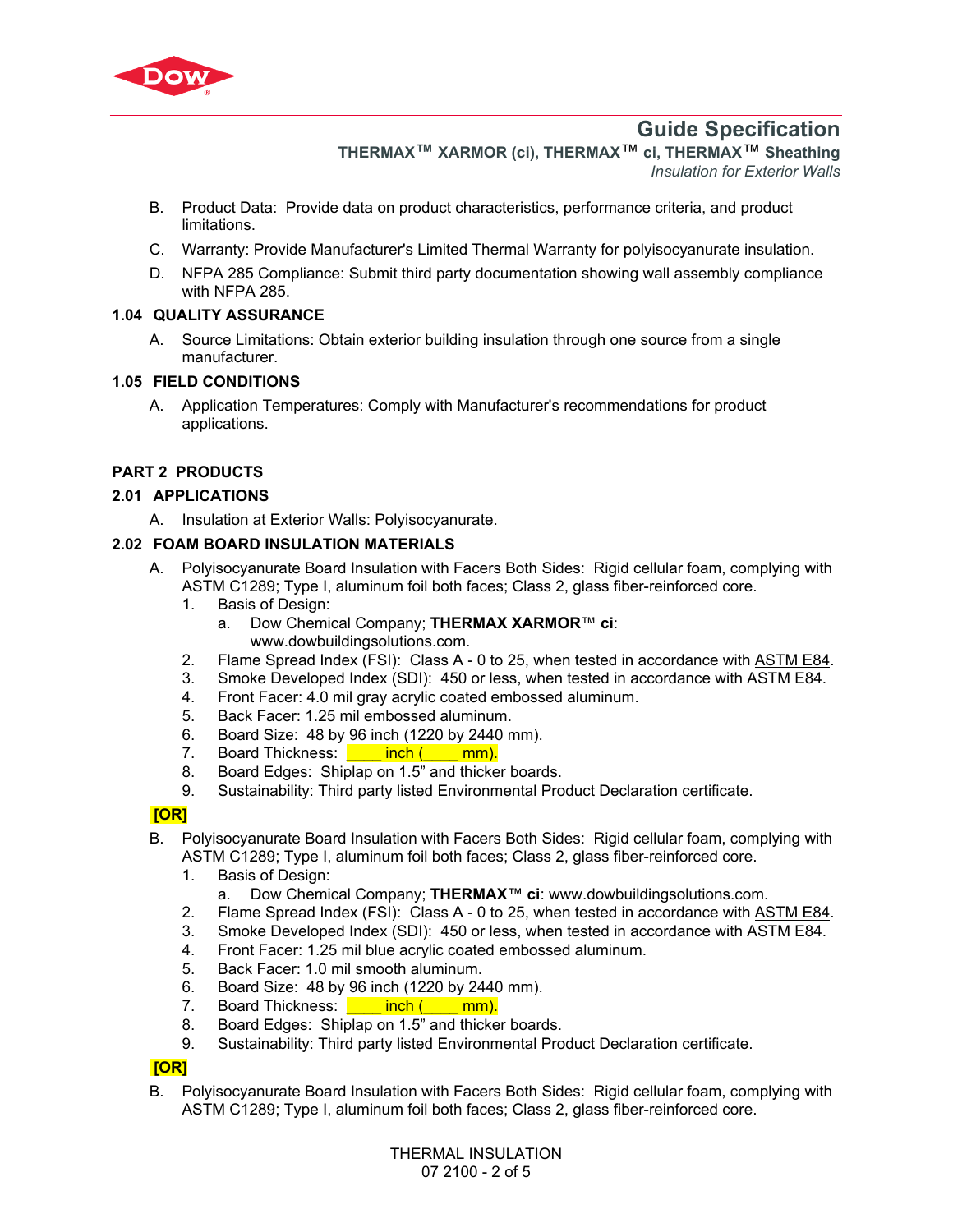

# **Guide Specification**

**THERMAX™ XARMOR (ci), THERMAX**™ **ci, THERMAX**™ **Sheathing**  *Insulation for Exterior Walls*

- 1. Basis of Design:
- a. Dow Chemical Company; **THERMAX**™ **Sheathing**: www.dowbuildingsolutions.com.
- 2. Flame Spread Index (FSI): Class A 0 to 25, when tested in accordance with [ASTM E84.](https://global.ihs.com/doc_detail.cfm?rid=BSD&document_name=ASTM%20E84)
- 3. Smoke Developed Index (SDI): 450 or less, when tested in accordance with [ASTM E84.](https://global.ihs.com/doc_detail.cfm?rid=BSD&document_name=ASTM%20E84)
- 4. Front Facer: 1.0 mil smooth aluminum.
- 5. Back Facer: 1.0 mil smooth aluminum.
- 6. Board Size: 48 by 96 inch (1220 by 2440 mm).
- 7. Board Thickness: inch (\_\_\_\_ mm).
- 8. Board Edges: Square.
- 9. Sustainability: Third party listed Environmental Product Declaration certificate.

#### **2.03 ACCESSORIES**

- A. Fasteners: Provide insulated sheathing Manufacturer's recommended polymer or other corrosion protective coated steel screw fasteners for anchoring sheathing to metal wall framing. Fastener length and size based on wall sheathing thickness.
	- 1. Acceptable Products:
		- a. Rodenhouse, Inc. 2 inch diameter "THERMAL-GRIP ci Prong Washers" plastic washers which can be installed using either bulk Grip-Deck self-drilling screws or collated Grip-Deck screws [Use the Grip-Lok auto-feed fastening system for high speed application (recommended for wall assemblies up to 2 inches in thickness).] Contact Rodenhouse, Inc. for more information at 616-454-3100.
- B. Penetration and Gap Filler
	- 1. Acceptable Products:
		- a. The Dow Chemical Company; GREAT STUFF PRO<sup>TM</sup> Gaps & Cracks for gaps  $\frac{1}{4}$  to 3".
		- b. The Dow Chemical Company; GREAT STUFF PRO™ Window & Door for gaps ¼" to 3".
		- c. The Dow Chemical Company; FROTH-PAK™ Foam Insulation two component, quick-cure polyurethane foam for gaps 2" to 4".
- C. Exterior Insulation Joint Treatment (Optional)
	- 1. Acceptable Products:
		- a. The Dow Chemical Company; LIQUIDARMOR™ CM spray flashing and sealant (for qaps  $< 1/4$ ").
		- b. The Dow Chemical Company; LIQUIDARMOR™ LT flexible single component silicone flashing (for gaps  $\lt \frac{1}{4}$ ").
	- 2. For joints >1/4", use Gap Filler prior to sealing joint.
- D. Roof/Wall Juncture Sealing
	- 1. Maintain continuity of air barrier by sealing the roof/wall juncture.
	- 2. Acceptable Products:
		- a. The Dow Chemical Company; FROTH-PAK™ Foam Insulation (Class A).

## **PART 3 EXECUTION**

## **3.01 EXAMINATION**

A. Verify that substrate, adjacent materials, and insulation materials are dry and that substrates are ready to receive insulation.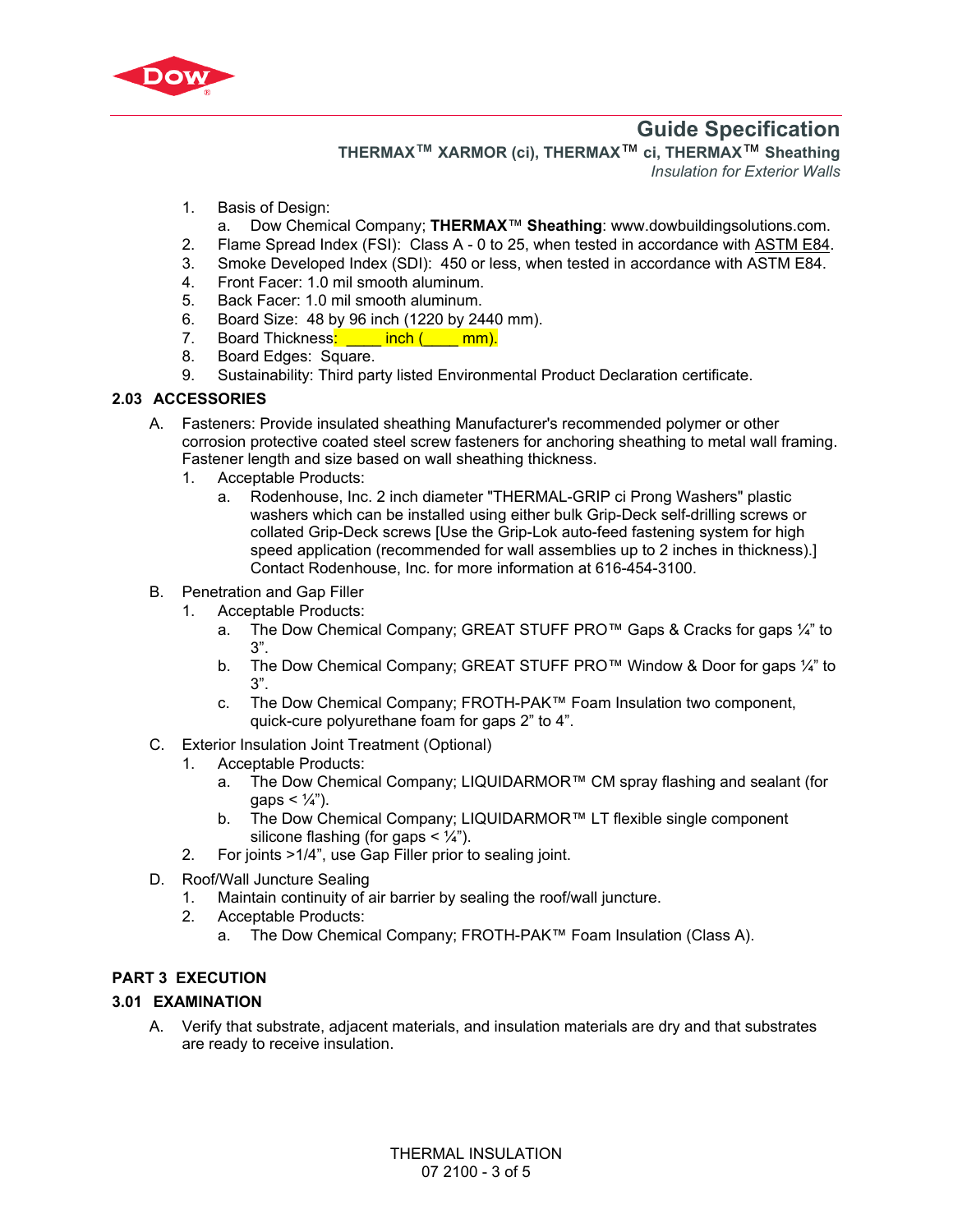

# **Guide Specification**

**THERMAX™ XARMOR (ci), THERMAX**™ **ci, THERMAX**™ **Sheathing**  *Insulation for Exterior Walls*

## **3.02 BOARD INSTALLATION AT EXTERIOR WALLS**

- A. Install rigid insulation directly to steel studs or exterior grade sheathing at 16 inches (406 mm) on center in the field, vertically and horizontally, and 12 inches on center at perimeter of wall, with manufacturer recommended mechanical fasteners.
- B. Install boards horizontally lengthwise on walls, stagger the joints.
- C. Cut and fit insulation tightly to protrusions or interruptions to the insulation plane.
	- 1. Seal around penetrations using Penetration and Gap Filler material.
	- 2. Maintain continuity of air barrier by sealing the roof/wall juncture with Roof/Wall Juncture Sealing material.
- D. If using insulation as air/water barrier: Seal board joints and gaps with Penetration and Gap Filler or Manufacturer's recommended sealant product, consistent with [ASTM E2357](http://global.ihs.com/doc_detail.cfm?rid=BSD&document_name=ASTM%20E2357) tested assembly.

#### **3.04 FIELD QUALITY CONTROL**

A. See Section 01 4000 - Quality Requirements, for additional requirements.

## **3.05 PROTECTION**

A. Do not permit installed insulation to be damaged prior to its concealment.

## **END OF SECTION**